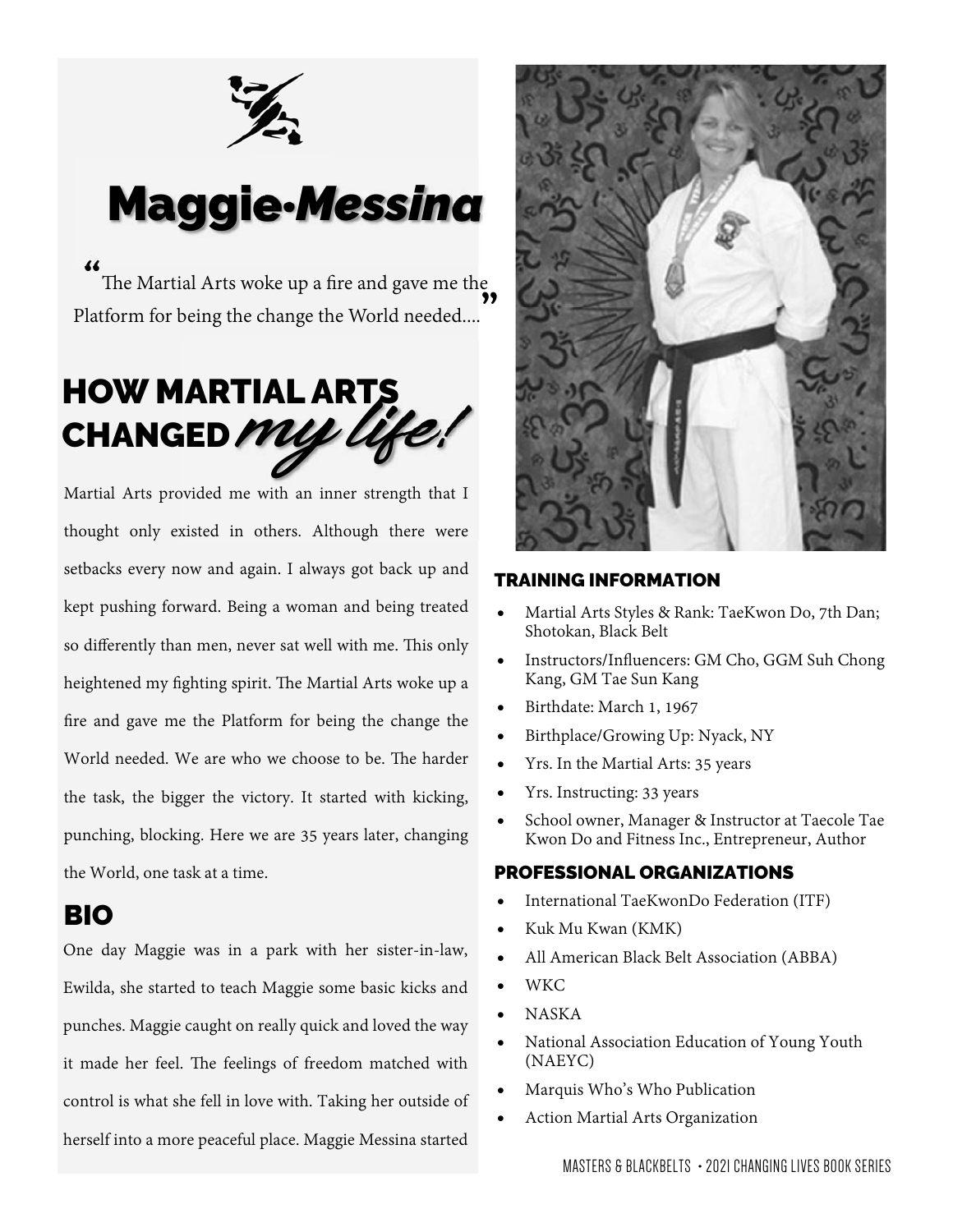training with one of Grandmaster Sir Henry Cho black belts privately in her late teens. She made her way to green belt with GM Cho. Maggie loved the arts and wanted to train with other martial artists. So, she sought out her first "real" martial arts school.

This was hard for her. It was in the mid 80's and not many women trained. Her search went on for a long time but she kept hearing about a school that was known for its hardcore, no-nonsense training in Brooklyn. As it turned out, it was just what she was looking for. But, when she went to check it out, she couldn't work up the courage to walk up the long, dimly lit stairs. It took her three months to finally climb those steps.

Once inside, she loved the smell of sweat and the sound of training. While the black belts standing in the back did intimidate her a bit, she continued to train. This environment was definitely different from the basement she'd been training in previously.

Maggie states, "since earning the rank of brown belt, her vision of having her own School was born. I knew there were many hurdles to overcome. Those early days were tough, but they made me who I am today. To this day, I stay true to my core values, and remember why I am here. I fell in love with how Tae Kwon Do helped to develop people, and it certainly helped me to develop into the woman I am today."

"I had started teaching at the Brooklyn school," said Maggie, "That is when, I, as a student, really began to

### PERSONAL ACHIEVEMENTS

- Published her (memoir) book, making Maggie "Little Miss Tri-County"
- Earned CDA National Credentials
- Awarded 6th Dan Black Belt by the ITF (A-6-95)
- BBB A+ Accredited since 2006-Present
- Taecole earns ITF Certified
- Volunteer for Girls, Inc.
- Volunteer for Isaacs Park/Recreation
- Master Instructor of the Herricks Junior / High Schools Community Center Martial Arts Program Best Adult Black Belt of the Year, 2001-2003 (WCMAO)
- 2001 Master Instructor of the JCC/Searingtown After School TaeKwonDo Program World Champion Korean Traditional Forms / Fighting / Breaking (2000\*2004) 2010 Hall of Fame Golden Warrior Lifetime Achievement Award Teach Self Defense / Fitness Awareness to several NYC Youth Organizations
- 15 Years Medical Experience with Sloan Kettering Cancer Hospital. Major Achievements
- Member USA 2018 USA Martial Arts Team (WKC) USA GOLD MEDALIST.
- 2018/19 Voted Best Martial Arts School Long Island NY
- NASKA World Champion Women's lightweight BB fighting
- NASKA World Champion in BB Tradition and Creative
- Forms
- WKC USA Team (Ranked #1 Traditional Forms)
- Team USA GOLD Medalist (Traditional Forms)
- WKC USA Team (Ranked #1 Traditional Forms)
- NYS 2009 Champion in Woman's Black Belt Fighting
- Woman's Grand World Champion in Fighting (WCMAO)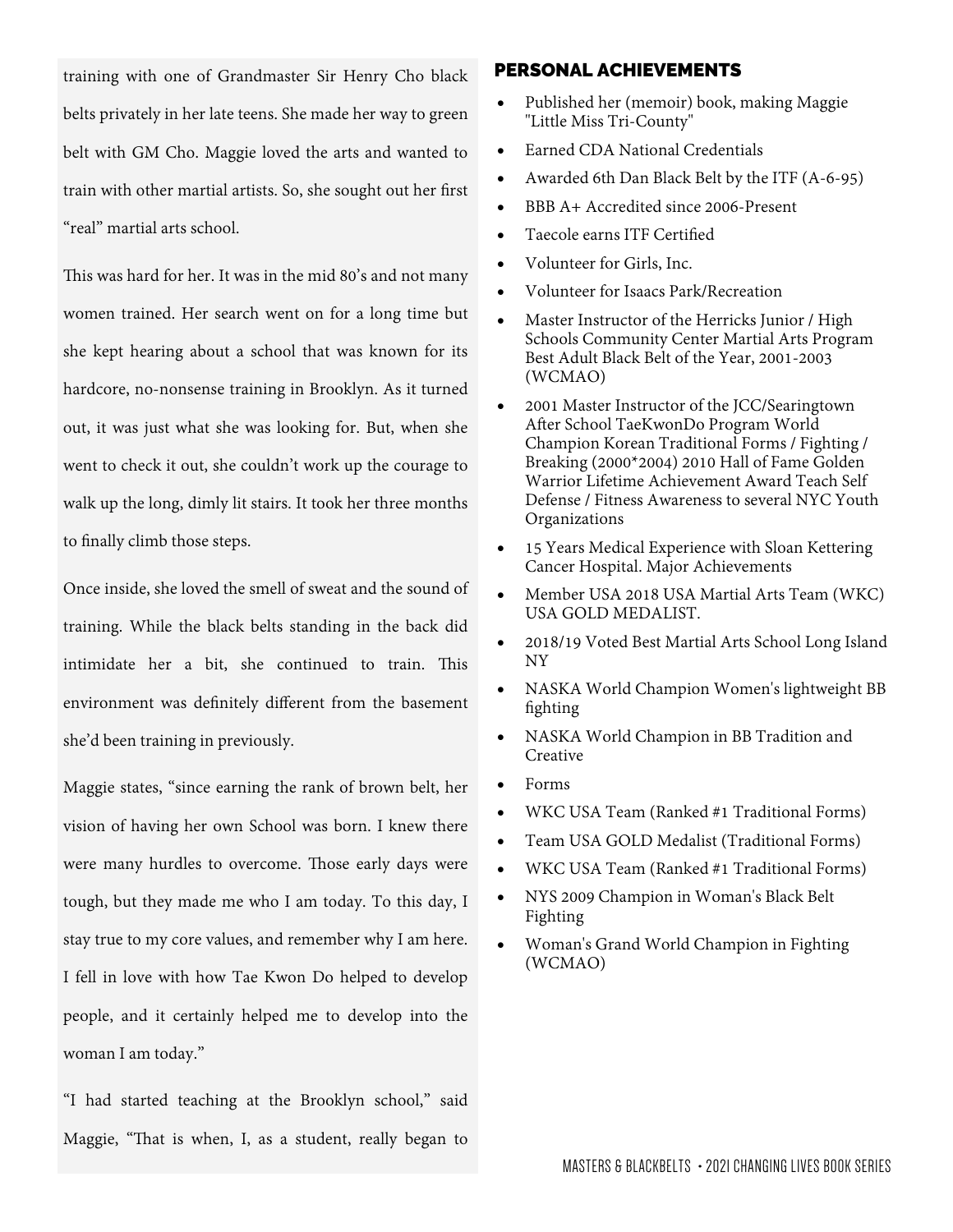understand and know the material. You cannot be a good instructor unless you truly know the material." Upon leaving the school, Maggie began teaching at various community centers and upscale high rises in New York City, but owning her own school was her true vision.

She did a lot of research, finally deciding upon a location in Albertson, New York, feeling that the neighborhood was a strong community with family values. She signed the lease for her school the same time of the 9/11 attacks, creating a need for intense perseverance as she battled the emotional conflict of the nearby terrorist attacks along with building a school from the ground up.

She outgrew the building by 2005 and needed to find a new location. Luckily, right across the street was the perfect spot for a new state-of-the-art facility. TaeCole Tae Kwon Do & Fitness prospered at the new location, as well as several community programs that Maggie instructed at local schools and centers.

As Maggie puts it, "We turn no one away, keeping children safe and aware is our number one priority." She goes on to say, "My students come first. I use TKD as a tool to help others be all they can be. Planting the seed of confidence in a child, that they can be all they dream, is the key. TKD has allowed me to make the difference I want to see in the world by reaching out to others. People trust us, it is important that we do not abuse our position to hurt others. We are all just people at the end of the day. The question is, did we make a POSITIVE impact on the

### MAJOR ACHIEVEMENTS

- 2021 Inducted into the Amerikick International Martial Arts hall of fame
- 2020 Inducted into the Ocean State International Martial Arts hall of fame
- 2019 Awarded The Most Powerful Woman in Business for NYS (Schneps Media).
- 2019 Presented Special Congressional Recognition for her outstanding and Invaluable service to her Community, and everywhere she makes her mark.
- 2019 New York Assembly Certificate of Merit for Female Fighters Matter Too (Founder and President) mission to bring equality to young girls and women worldwide.
- Recognized by NYS Senator Joseph P. Adabbo, Jr. for her selflessly and tirelessly commitment to the State of New York, and for her Loyalty and Dedication to the betterment of the State of New York.
- 2019 Marquis Who's Who woman of Integrity, Excellence/ Entrepreneur Award
- 2017 Awarded Women of high honors distinction award 2019 Cover of Tae Kwon Do Life Magazine (First women to make the cover edition).
- 2018 #FFM2 (#Femalefigtersmattertoo) World Wide Campaign, Bringing attention to equality for Female Athletes Worldwide.



MASTERS & BLACKBELTS ∙ 2021 CHANGING LIVES BOOK SERIES